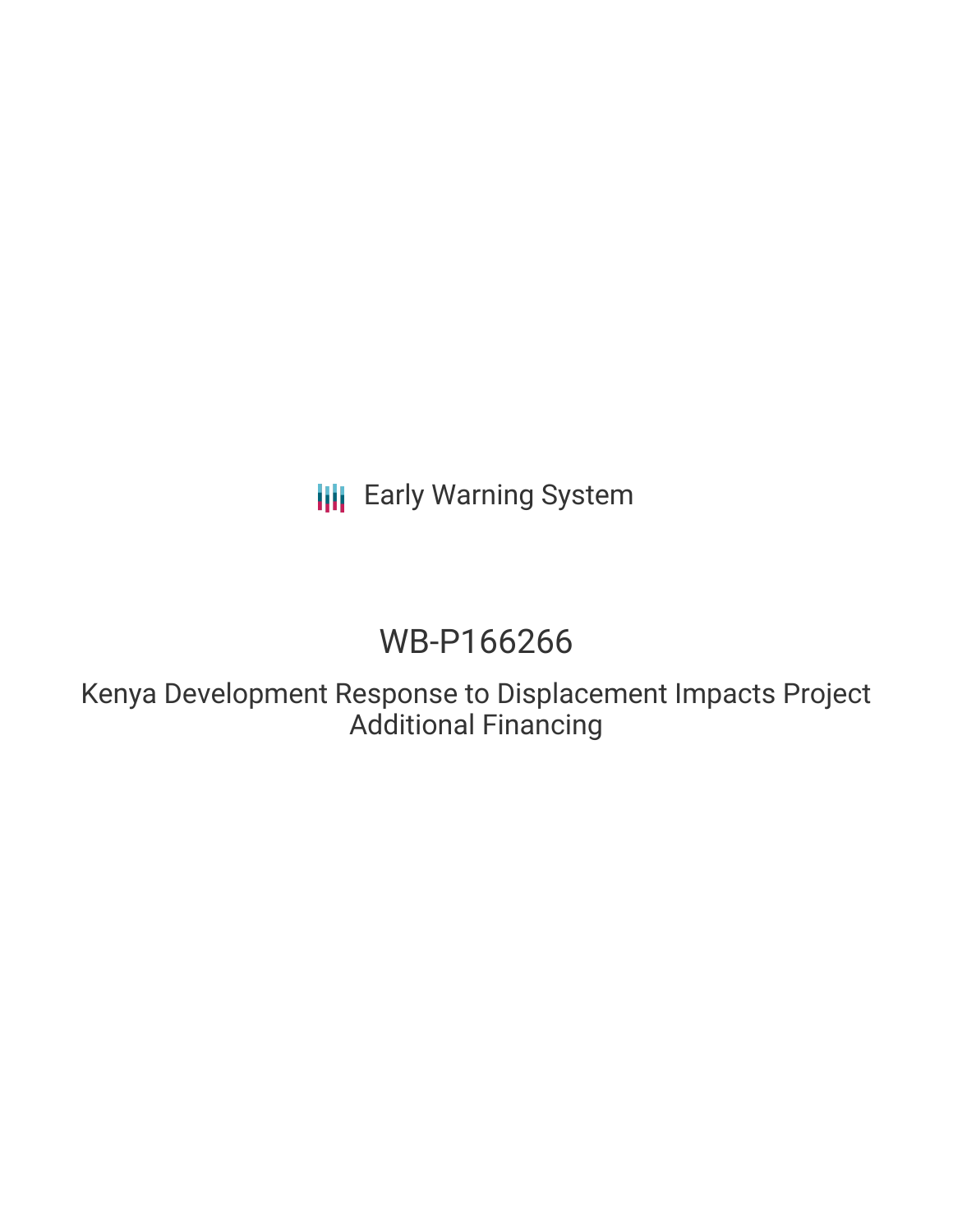

#### **Quick Facts**

| <b>Countries</b>              | Kenya                 |
|-------------------------------|-----------------------|
| <b>Financial Institutions</b> | World Bank (WB)       |
| <b>Status</b>                 | Active                |
| <b>Bank Risk Rating</b>       | U                     |
| <b>Voting Date</b>            | 2018-11-06            |
| <b>Borrower</b>               | Republic of Kenya     |
| <b>Sectors</b>                | Humanitarian Response |
| <b>Project Cost (USD)</b>     | $$8.18$ million       |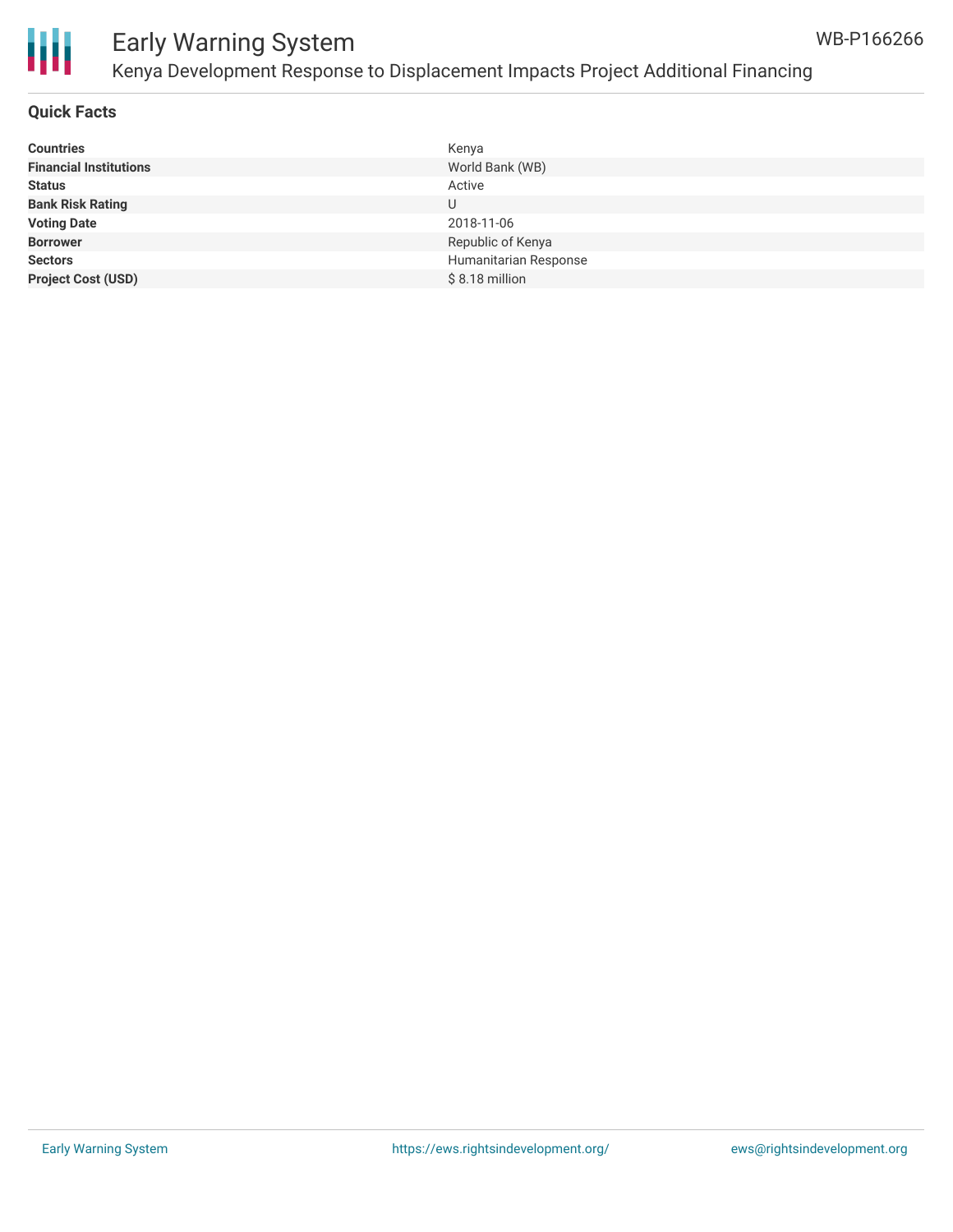

## Early Warning System Kenya Development Response to Displacement Impacts Project Additional Financing

### **Project Description**

The Project Development Objective is to improve access to basic social services, expand economic opportunities, and enhance environmental management for communities hosting refugees in the target areas in the Recipient's territory. Project components include;

Component 1 – Social and Economic Infrastructure and Services

- Component 2 Environmental and Natural Resource Management
- Component 3 Livelihoods Program

Component 4 - Project Management, Monitoring and Evaluation, and Knowledge Sharing

Component 5 - : Support to IGAD for Expansion of the Regional Secretariat on Forced Displacement and Mixed Migration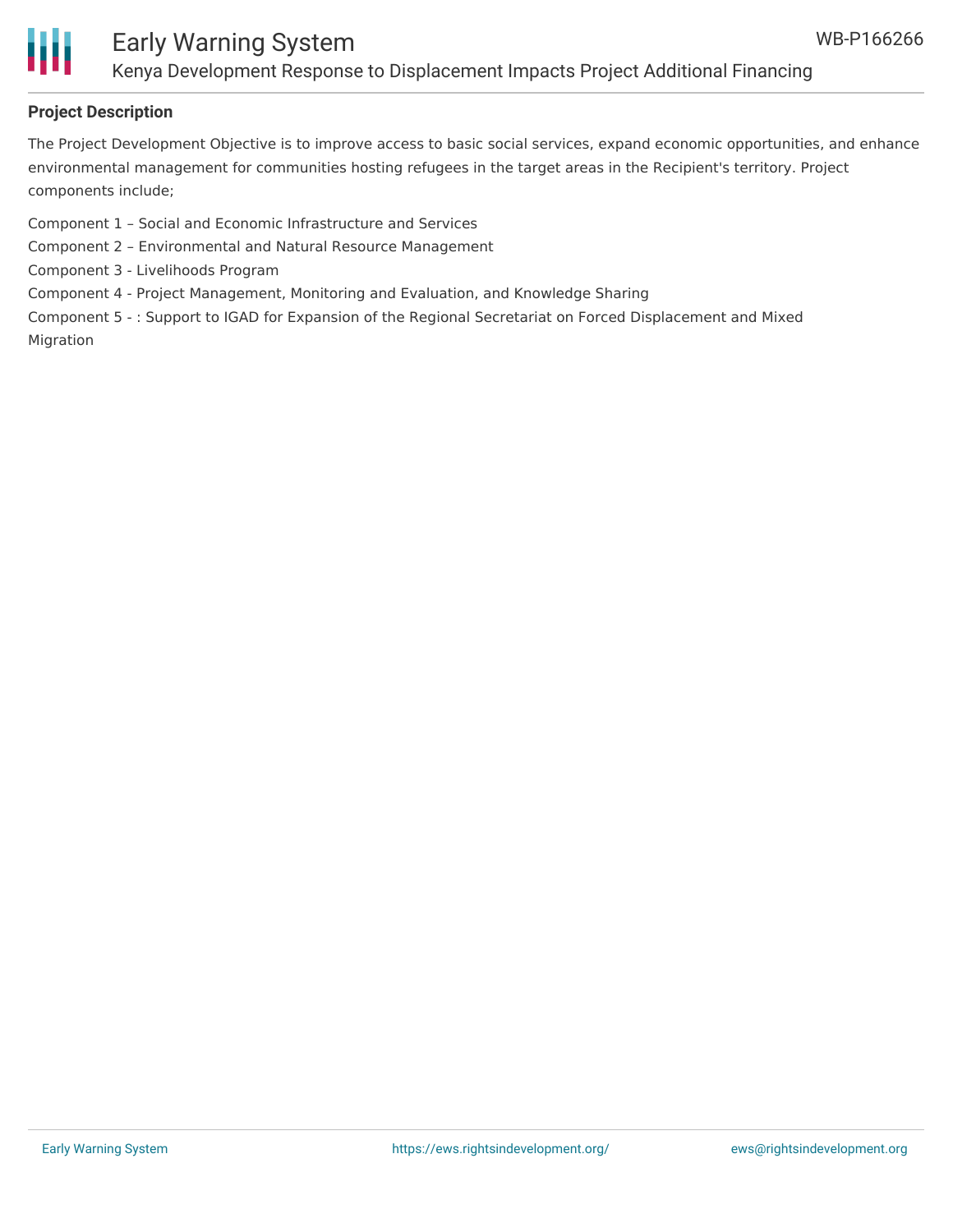

## Early Warning System Kenya Development Response to Displacement Impacts Project Additional Financing

## **Investment Description**

World Bank (WB)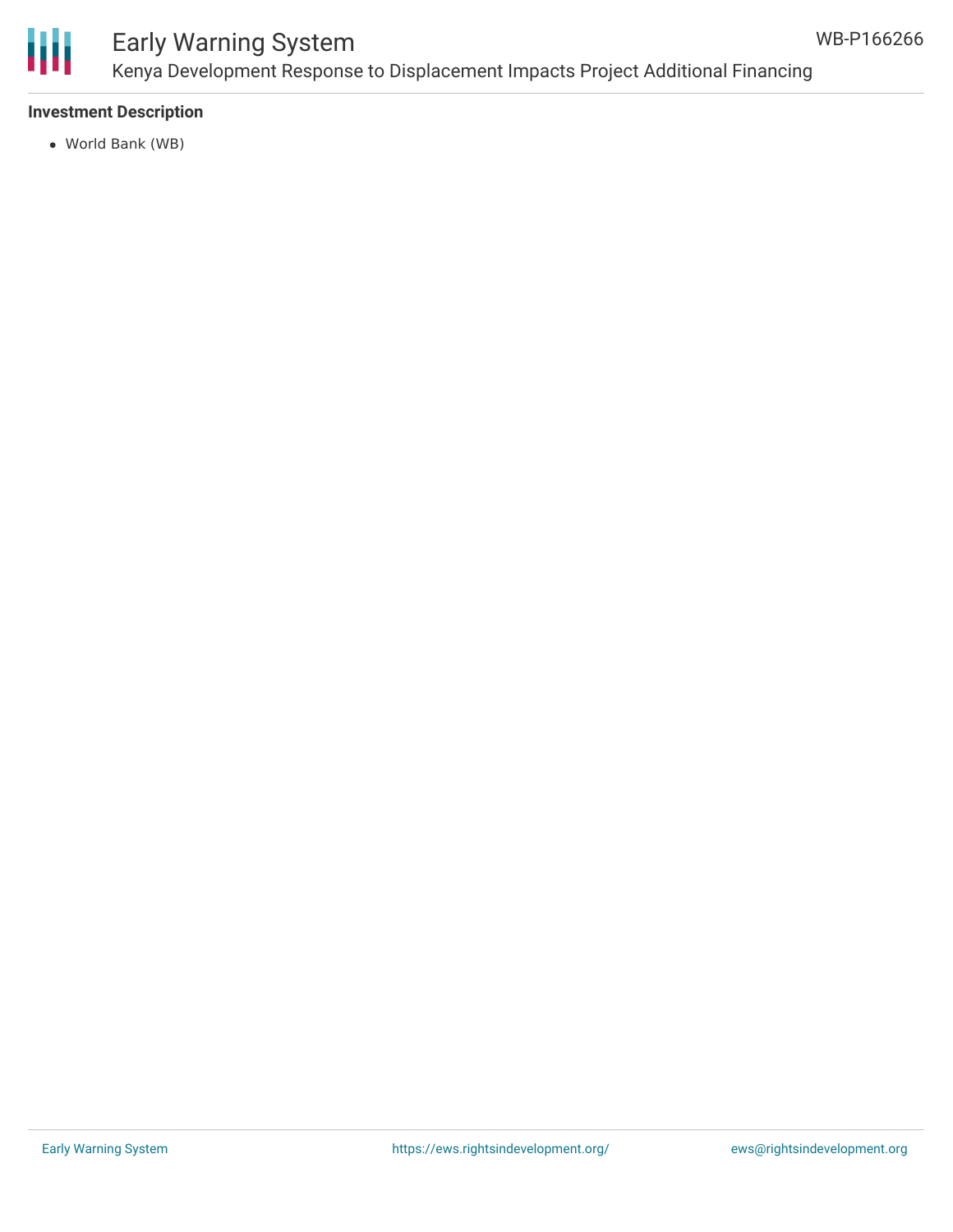

## Early Warning System Kenya Development Response to Displacement Impacts Project Additional Financing

### **Contact Information**

Executive Office of the President, Department for Development of Arid and Semi-Arid Regions Dr. Anne Kinyua Secretary, Department of Arid and Semi-Arid Regions anne.k.kinyua@gmail.com

ACCOUNTABILITY MECHANISM OF WORLD BANK

The World Bank Inspection Panel is the independent complaint mechanism and fact-finding body for people who believe they are likely to be, or have been, adversely affected by a World Bank-financed project. If you submit a complaint to the Inspection Panel, they may investigate to assess whether the World Bank is following its own policies and procedures for preventing harm to people or the environment. You can contact the Inspection Panel or submit a complaint by emailing ipanel@worldbank.org. You can learn more about the Inspection Panel and how to file a complaint at:

http://ewebapps.worldbank.org/apps/ip/Pages/Home.aspx.